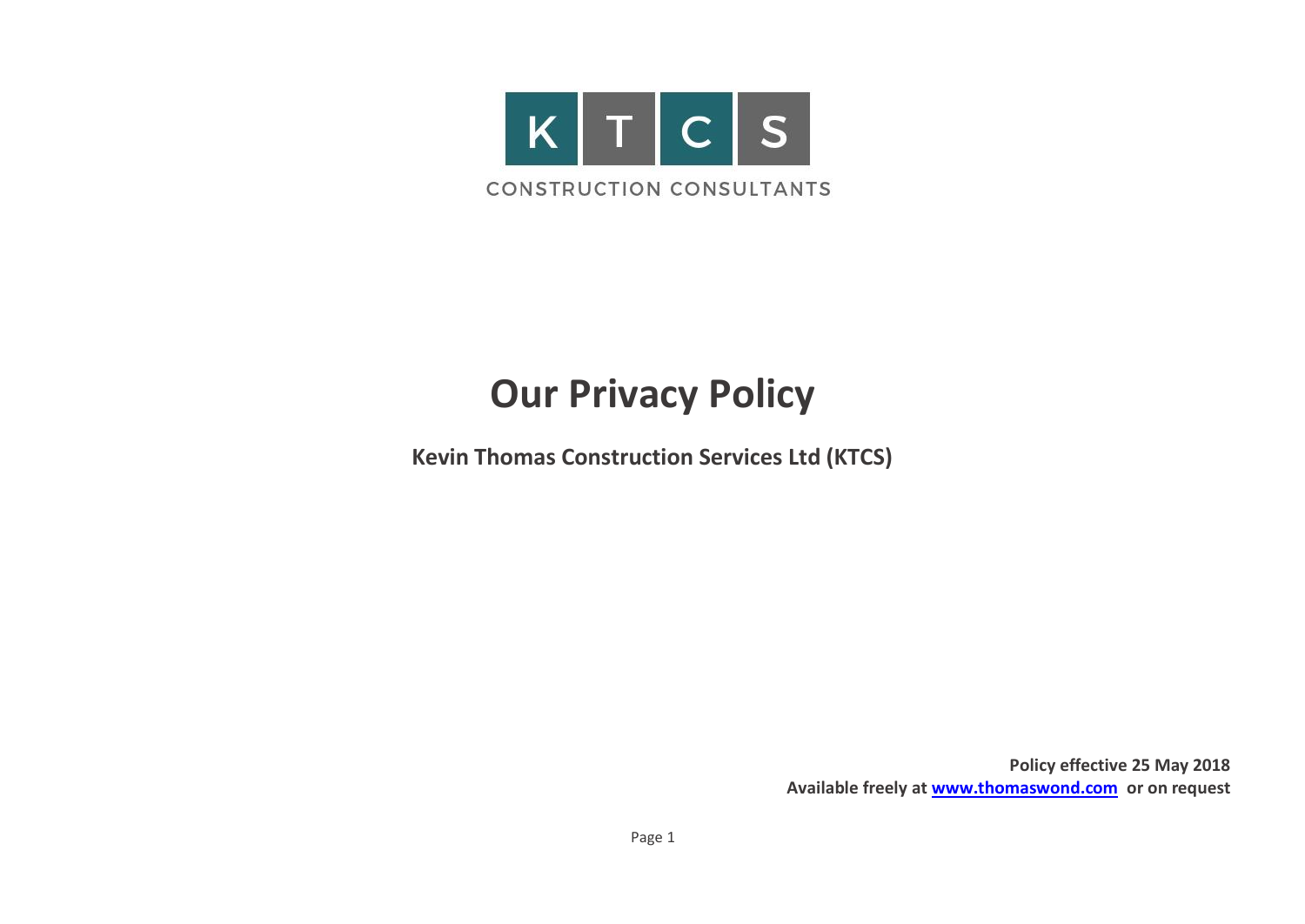

### **Contents**

| $\overline{2}$          |     |  |
|-------------------------|-----|--|
| $\overline{\mathbf{3}}$ |     |  |
| 4                       |     |  |
| 5                       |     |  |
|                         |     |  |
|                         |     |  |
|                         | 5.3 |  |
|                         | 5.4 |  |
| 6                       |     |  |
| 7                       |     |  |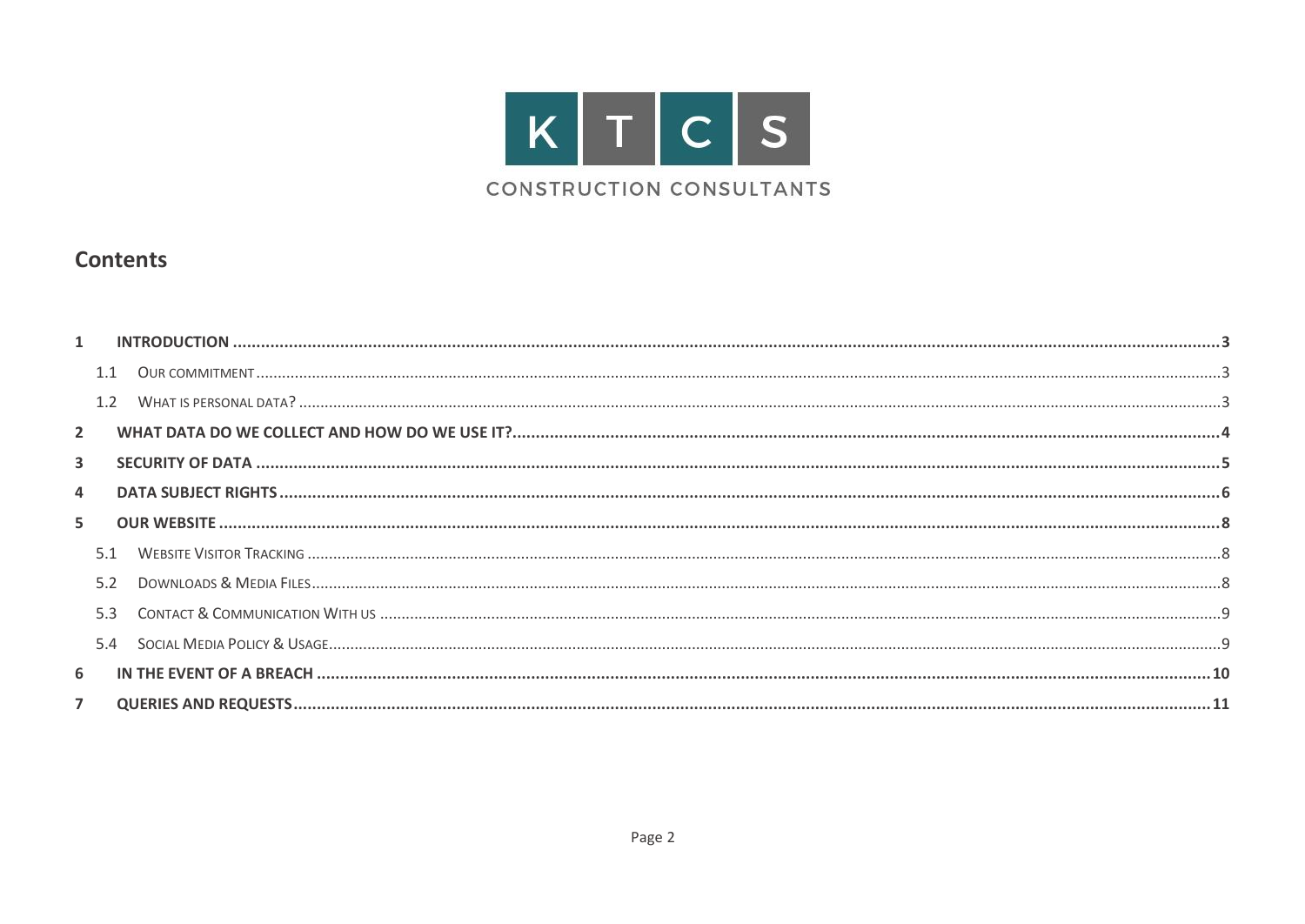

### <span id="page-2-0"></span>**1 Introduction**

### <span id="page-2-1"></span>**1.1 Our commitment**

Kevin Thomas Construction Services Ltd (KTCS) is committed to complying with data protection law and to respecting the privacy rights of individuals.

Whilst the majority of data that we store is 'non-personal', where personal data is received this policy explains how we protect it, in line with GDPR and the Data Protection Act 2018.

### <span id="page-2-2"></span>**1.2 What is personal data?**

Personal data is defined by the General Data Protection Regulation (the "GDPR") as 'any information relating to an identifiable person who can be directly or indirectly identified in particular by reference to an identifier'.

Personal data is therefore any information about you that enables you to be identified. Personal data covers obvious information such as your name and contact details, but it also covers less obvious information such as identification numbers, electronic location data, and other online identifiers.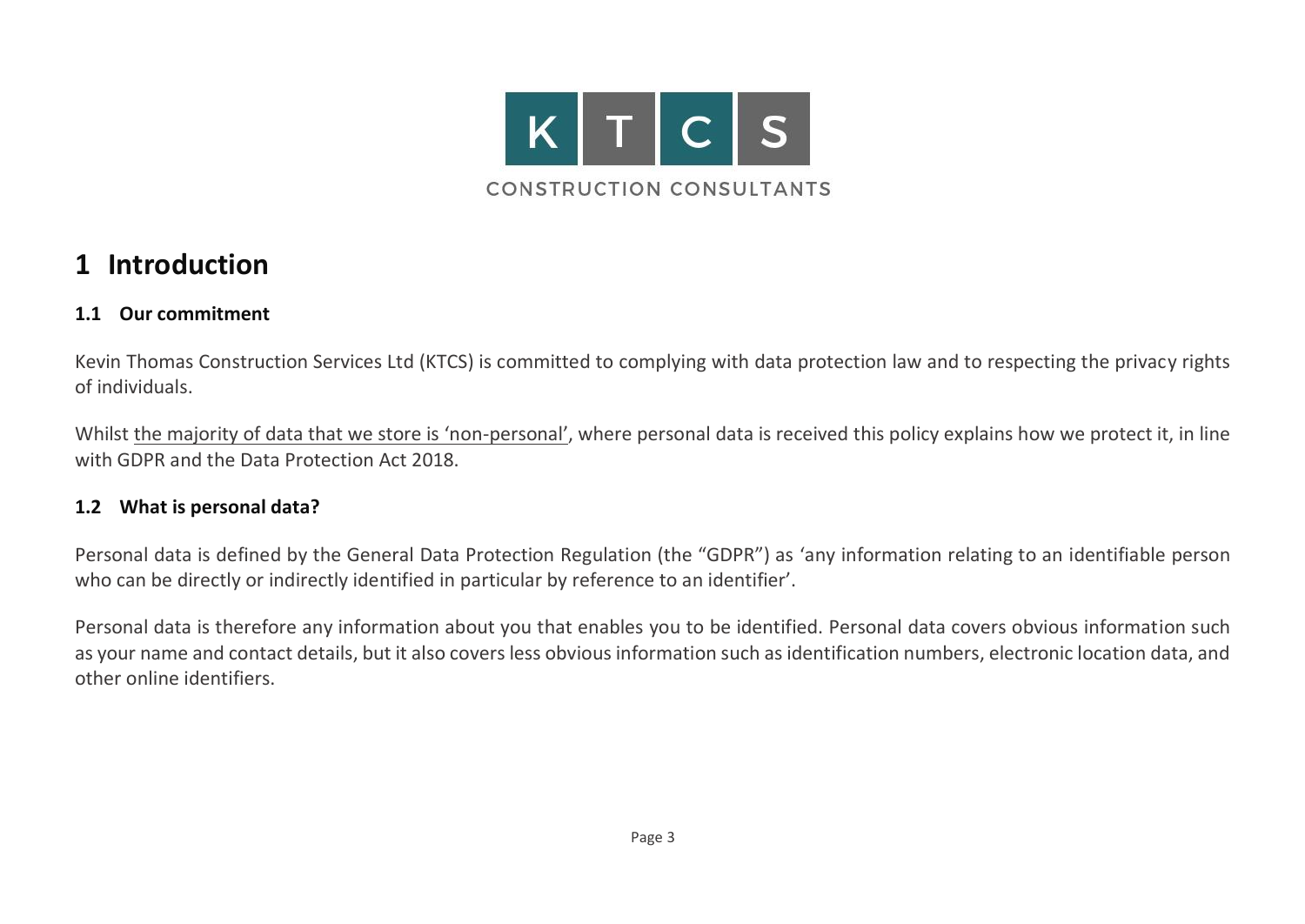

# <span id="page-3-0"></span>**2 What Data do we collect and how do we use it?**

We will normally collect personal and non-personal information for the following purposes:

• To provide and operate our services.

This information may include:

- Names, email addresses, job titles, telephone numbers, and physical addresses strictly for business purposes (for instance to execute projects);
- Project details such as building locations, building uses, plans and planning documents;
- Invoicing information;
- Responses to ITTs;
- Project contracts;

By contacting us with an enquiry, to execute a project or to tender for project items you are consenting to us contacting you with regard to current and upcoming projects.

In the course of our work we may need to share this data with others such as other consultants or our clients.

We will not use your personal data or pass it onto 3<sup>rd</sup> parties for marketing purposes.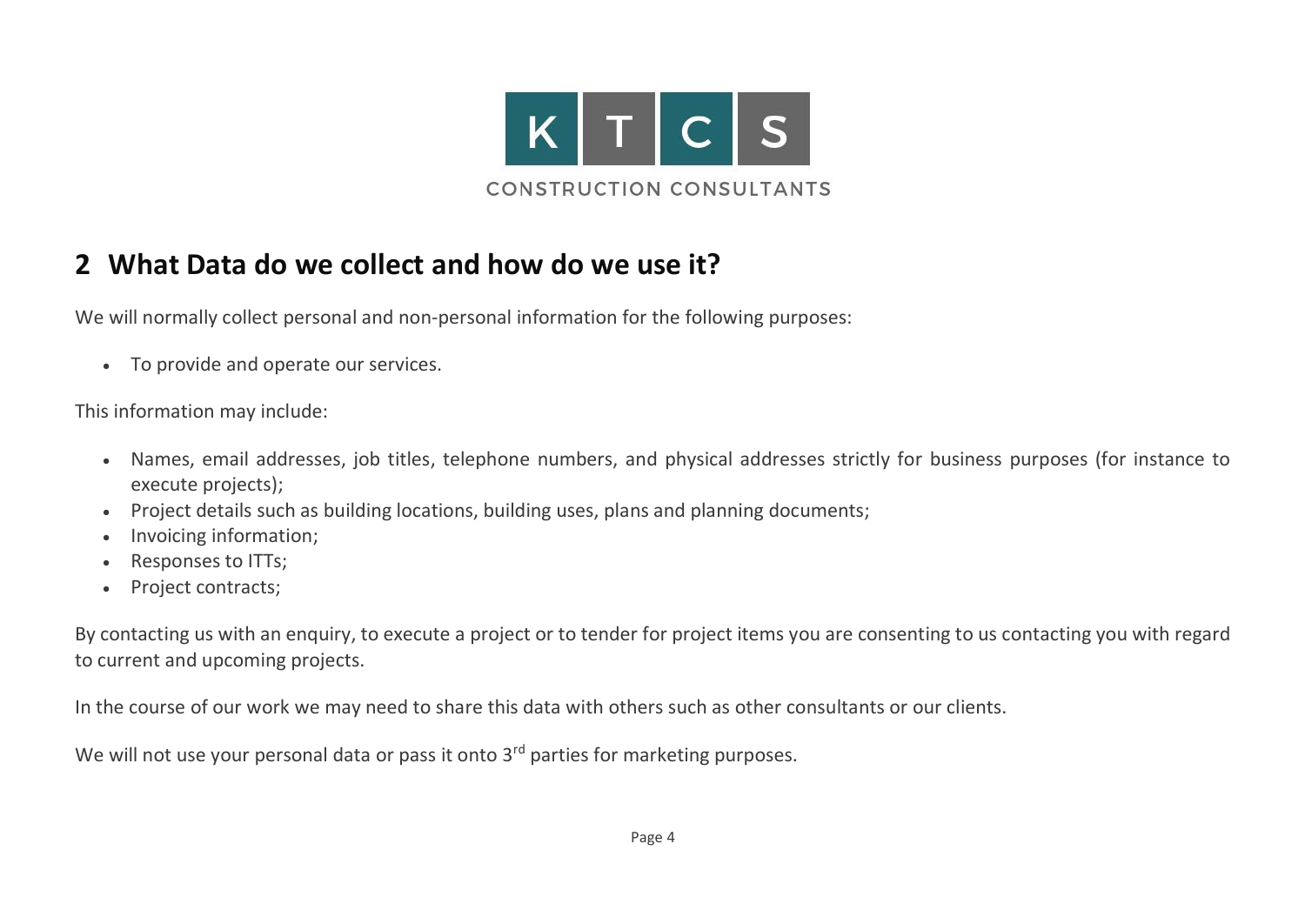

# <span id="page-4-0"></span>**3 Security of Data**

We are careful to store your data securely in order to prevent unauthorised access. Security procedures in the form of electronic/digital and physical/hard copy data are in place as well as related managerial and staff training and procedures.

Our website is hosted on the Wix.com platform. Wix.com provides us with the online platform that allows us to advertise our services to you. The data processed through Wix.com is minimal and includes only details of queries you input into our contact form such as name, email and details within your message. Your data may be stored through Wix.com's data storage, databases and the general Wix.com applications. They store your data on secure servers behind a firewall. See section [5](#page-7-0) for further information about our website and your information. We will never ask you for your bank details over this platform and remind you to be cautious with any online activity you partake in.

No personal data will be disclosed to 3rd parties not involved in the projects to which your details relate.

Most data are held electronically and are protected from unauthorised persons by password protection and security software.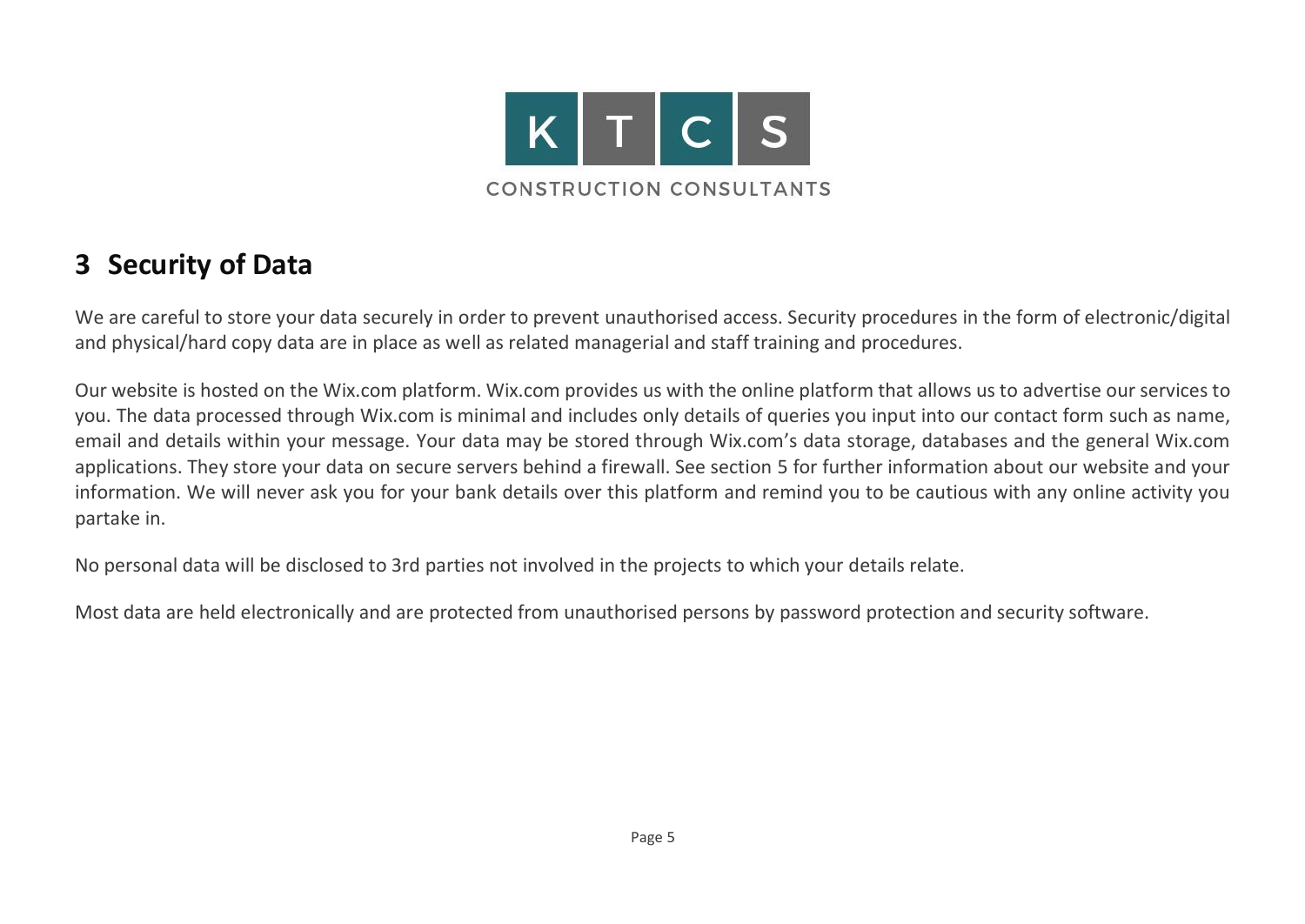

# <span id="page-5-0"></span>**4 Data subject rights**

Under Data Protection Laws individuals have certain rights in relation to their own personal data. In summary these are:

- The rights to access their personal data (a subject access request);
- The right to have their personal data rectified;
- The right to have their personal data erased, usually referred to as the right to be forgotten;
- The right to restrict processing of their personal data;
- The right to object to receiving direct marketing materials;
- The right to portability of their personal data;
- The right to object to processing of their personal data; and
- The right to not be subject to a decision made solely by automated data processing.

The exercise of these Rights may be made in writing, including email, and also verbally and should be responded to in writing by us without undue delay and in any event within one month of receipt of the request. That period may be extended by two further months where necessary. We must inform the individual of any such extension accompanied by an explanation within one month of receipt of the request.

Where the data subject makes the request by electronic form, any information is to be provided by electronic means where possible, unless otherwise requested by the individual.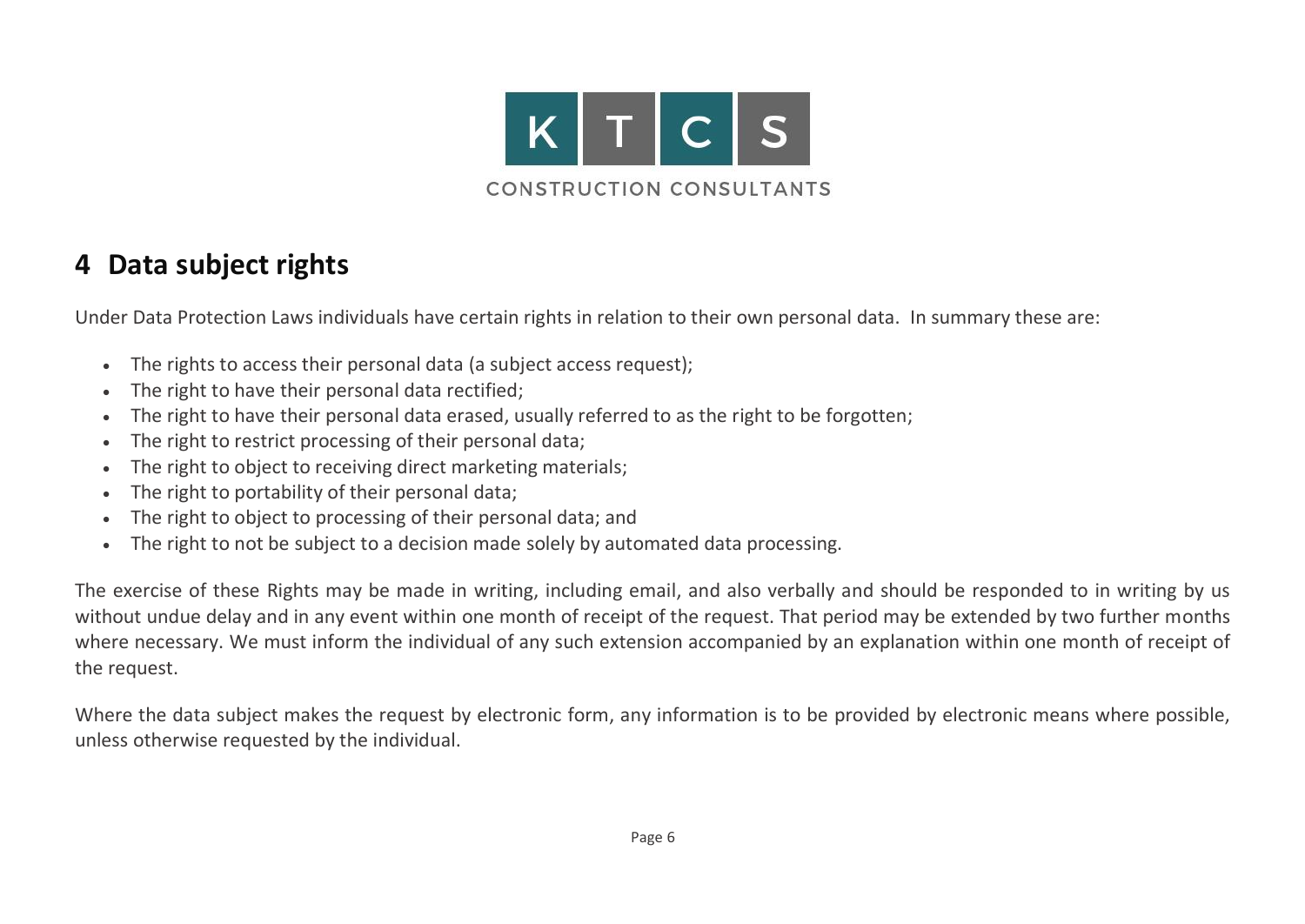

If we receive the request from a third party (e.g. a legal advisor), we must take steps to verify that the request was, in fact, instigated by the individual and that the third party is properly authorised to make the request. This will usually mean contacting the relevant individual directly to verify that the third party is properly authorised to make the request.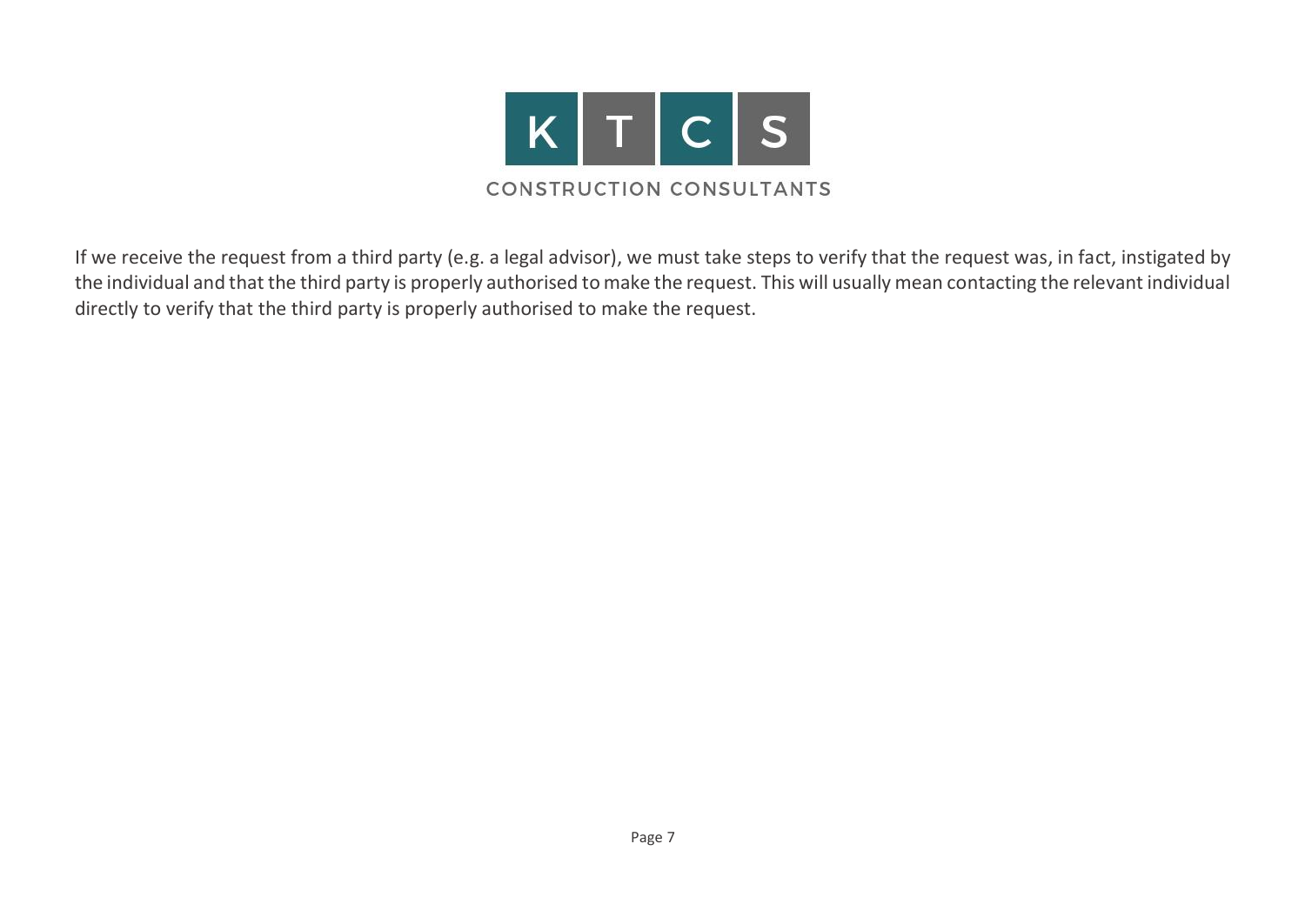

### <span id="page-7-0"></span>**5 Our website**

Our website is hosted by Wix.com and this policy contains details about how we or they might use your data.

Our website uses cookies to better the users experience while visiting the website. As required by legislation, where applicable this website uses a cookie control system, allowing the user to give explicit permission or to deny the use of/saving of cookies on their computer/device (these settings usually exist in a user's browser).

### <span id="page-7-1"></span>**5.1 Website Visitor Tracking**

Our website uses tracking software to monitor visitors to better understand how they use the site. The software will save a cookie to your computer in order to track and monitor your engagement and usage of the website, but **will not** store, save or collect personal information.

We collect the Internet protocol (IP) address used to connect your computer to the Internet. We may use software tools to measure and collect session information, including page response times, length of visits to certain pages, page interaction information, and methods used to browse away from the page.

### <span id="page-7-2"></span>**5.2 Downloads & Media Files**

Some documents can be downloaded from our website these are provided to users at their own risk. Whilst all precautions have been undertaken to ensure their safety, users are advised to verify their authenticity using antivirus software or similar applications.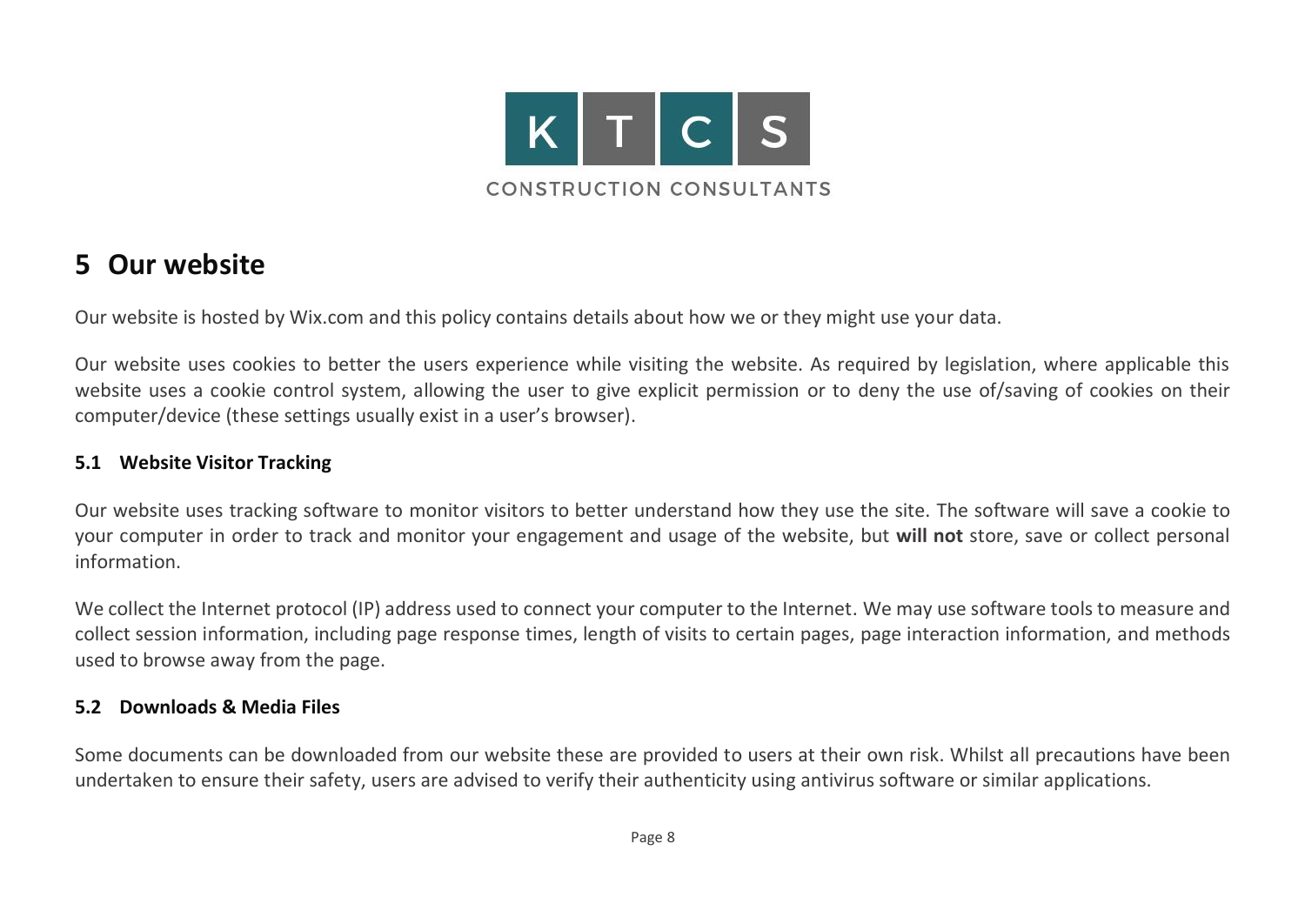

#### <span id="page-8-0"></span>**5.3 Contact & Communication With us**

Users contacting us through this website do so at their own discretion and provide any such personal details requested at their own risk (principally through the contact form). Your personal information is kept private and stored securely until a time it is no longer required or has no use.

Where we have clearly stated and made you aware of the fact, and where you have given your express permission, we may use your details to send you services information through a mailing list system.

### <span id="page-8-1"></span>**5.4 Social Media Policy & Usage**

We will never ask for user passwords or personal details on social media platforms.

Users are advised to conduct themselves appropriately when engaging with us on social media.

There may be instances where our website features social sharing buttons, which help share web content directly from web pages to the respective social media platforms. You use social sharing buttons at your own discretion and accept that doing so may publish content to your social media profile feed or page.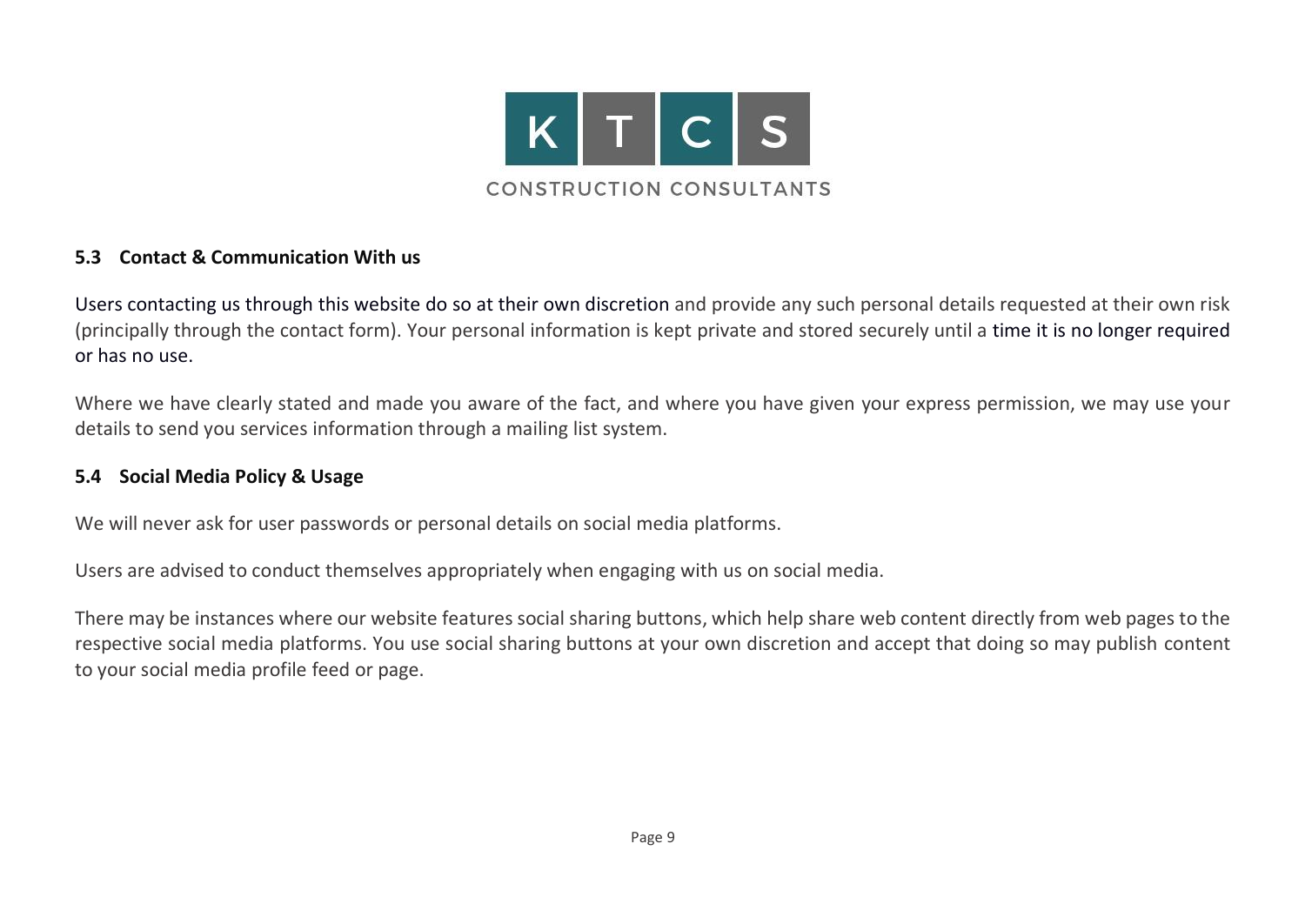

# <span id="page-9-0"></span>**6 In the event of a breach**

In the event of a data breach we will:

- 1) Identify the breach, the data compromised and means;
- 2) Attempt to contain the breach and recover data (for instance changing passwords or remotely disabling devices).
- 3) Assess the extent and nature of the breach to understand the sensitivity and impact of the data breached. This will influence how we proceed with dealing with the breach;
- 4) Report the breach to clients or individuals. If the breach does not contain sensitive data this may occur after the breach has been resolved in order to fully outline the situation;
- 5) Perform a 'lessons learned' exercise and implement any relevant actions to prevent future data breaches.